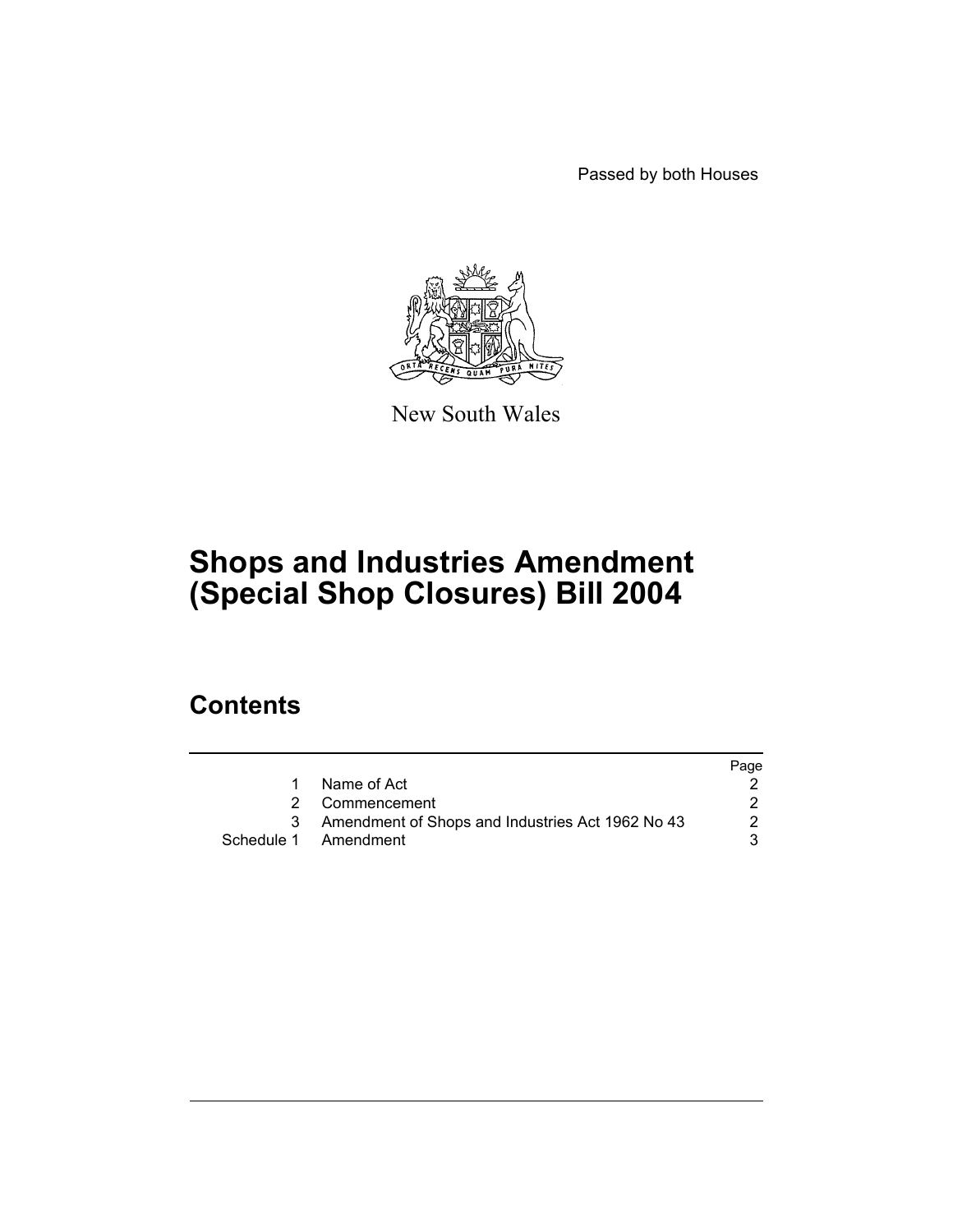*I certify that this PUBLIC BILL, which originated in the LEGISLATIVE ASSEMBLY, has finally passed the LEGISLATIVE COUNCIL and the LEGISLATIVE ASSEMBLY of NEW SOUTH WALES.*

> *Clerk of the Legislative Assembly. Legislative Assembly, Sydney, , 2004*



New South Wales

# **Shops and Industries Amendment (Special Shop Closures) Bill 2004**

Act No , 2004

An Act to amend the *Shops and Industries Act 1962* with respect to the closure of certain shops on Saturday 25 December 2004 and on Sunday 26 December 2004.

*I have examined this Bill, and find it to correspond in all respects with the Bill as finally passed by both Houses.*

*Chairman of Committees of the Legislative Assembly.*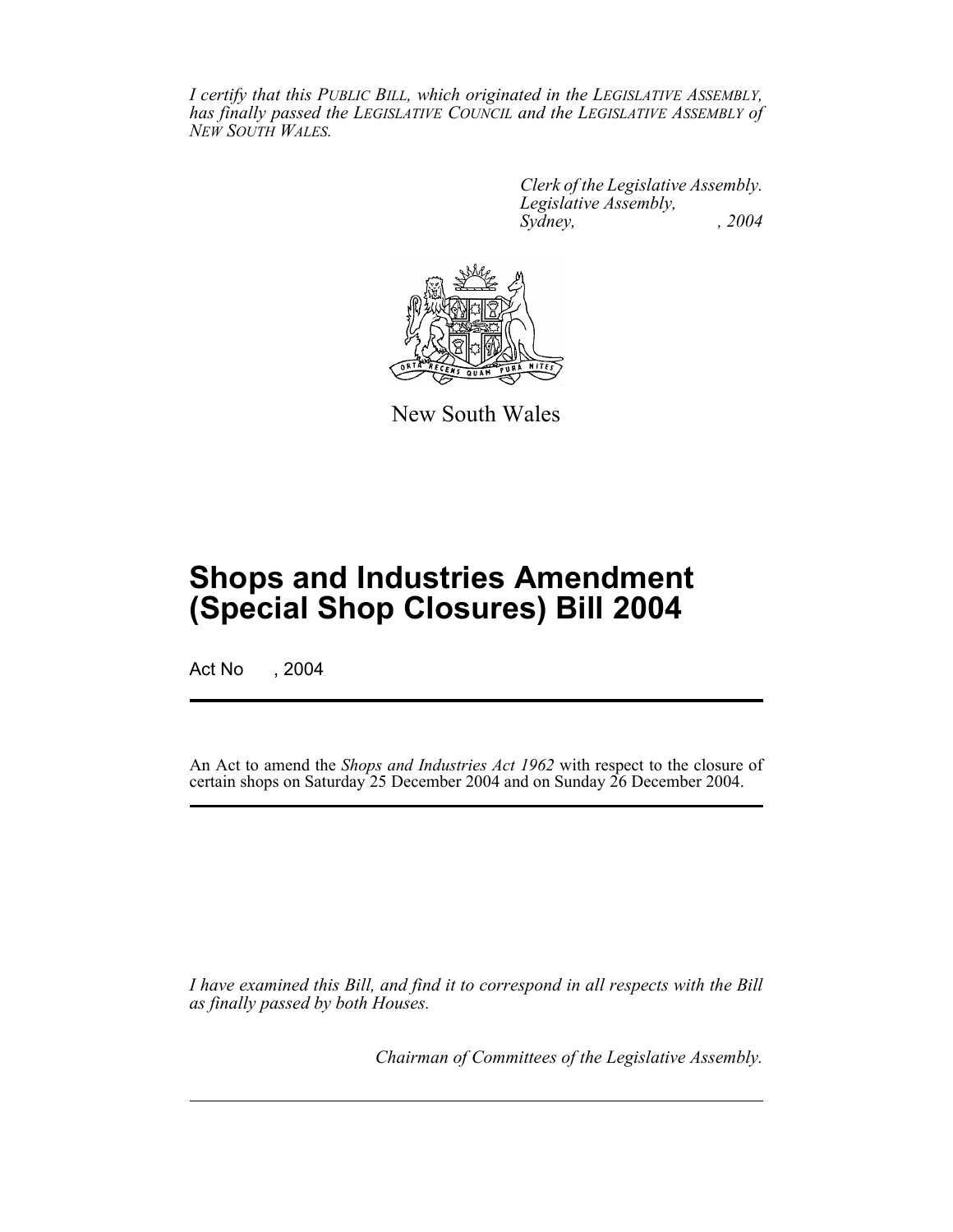### **The Legislature of New South Wales enacts:**

### **1 Name of Act**

This Act is the *Shops and Industries Amendment (Special Shop Closures) Act 2004*.

#### **2 Commencement**

This Act commences on the date of assent to this Act.

### **3 Amendment of Shops and Industries Act 1962 No 43**

The *Shops and Industries Act 1962* is amended as set out in Schedule 1.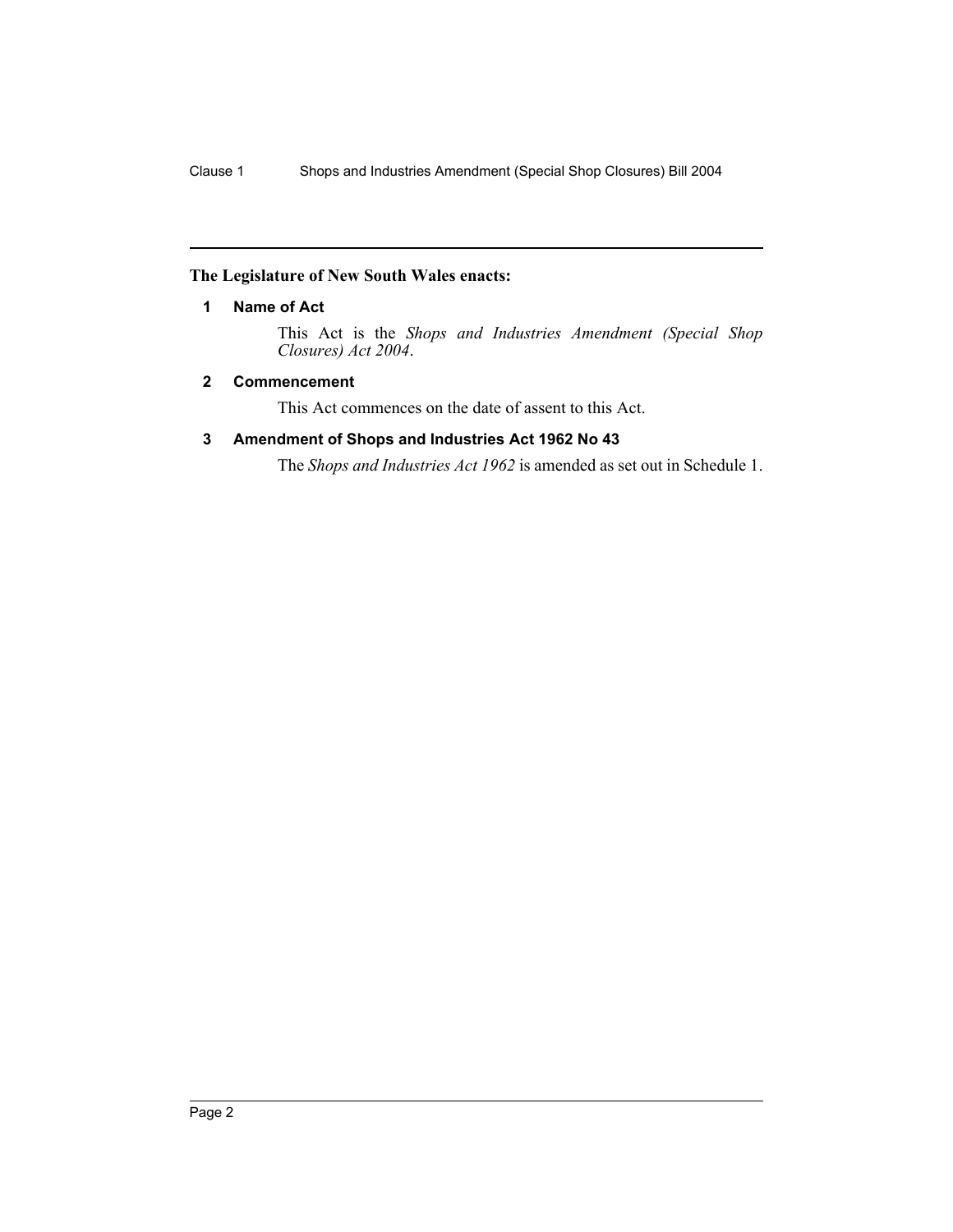Shops and Industries Amendment (Special Shop Closures) Bill 2004

Amendment **Amendment** Schedule 1

## **Schedule 1 Amendment**

(Section 3)

#### **Sections 89E and 89F**

Insert after section 89D:

#### **89E Shops to be kept closed on Christmas Day 2004**

- (1) Shops (other than scheduled shops and small shops) are to be kept closed on Saturday 25 December 2004.
- (2) This section has effect despite:
	- (a) any exemption granted under section 78A or 89B, or
	- (b) any order made under section 85 (2),
	- before or after the commencement of this section.
- (3) This section is repealed at the beginning of 27 December 2004.

#### **89F Shops to be kept closed on Boxing Day 2004 except in limited circumstances**

- (1) Shops (other than scheduled shops and small shops) are to be kept closed on Sunday 26 December 2004, except as provided by subsection (2).
- (2) A shop (other than a scheduled shop or a small shop) is permitted to open on Sunday 26 December 2004 if the following conditions are satisfied:
	- (a) the shop is located in an area or part of an area that is subject to an exemption under section 89B in force immediately before the commencement of this section that would, but for this section, allow the shop to open on Sunday 26 December 2004,
	- (b) the shop opens only in accordance with the conditions of the exemption,
	- (c) the shop is staffed on that day only by persons who have freely elected to work on the day, without any coercion, harassment, threat or intimidation by their employer.
- (3) For the purposes of subsection (2) (c), a person is not taken to have freely elected to work on Sunday 26 December 2004 merely because that person is rostered to work on that day.